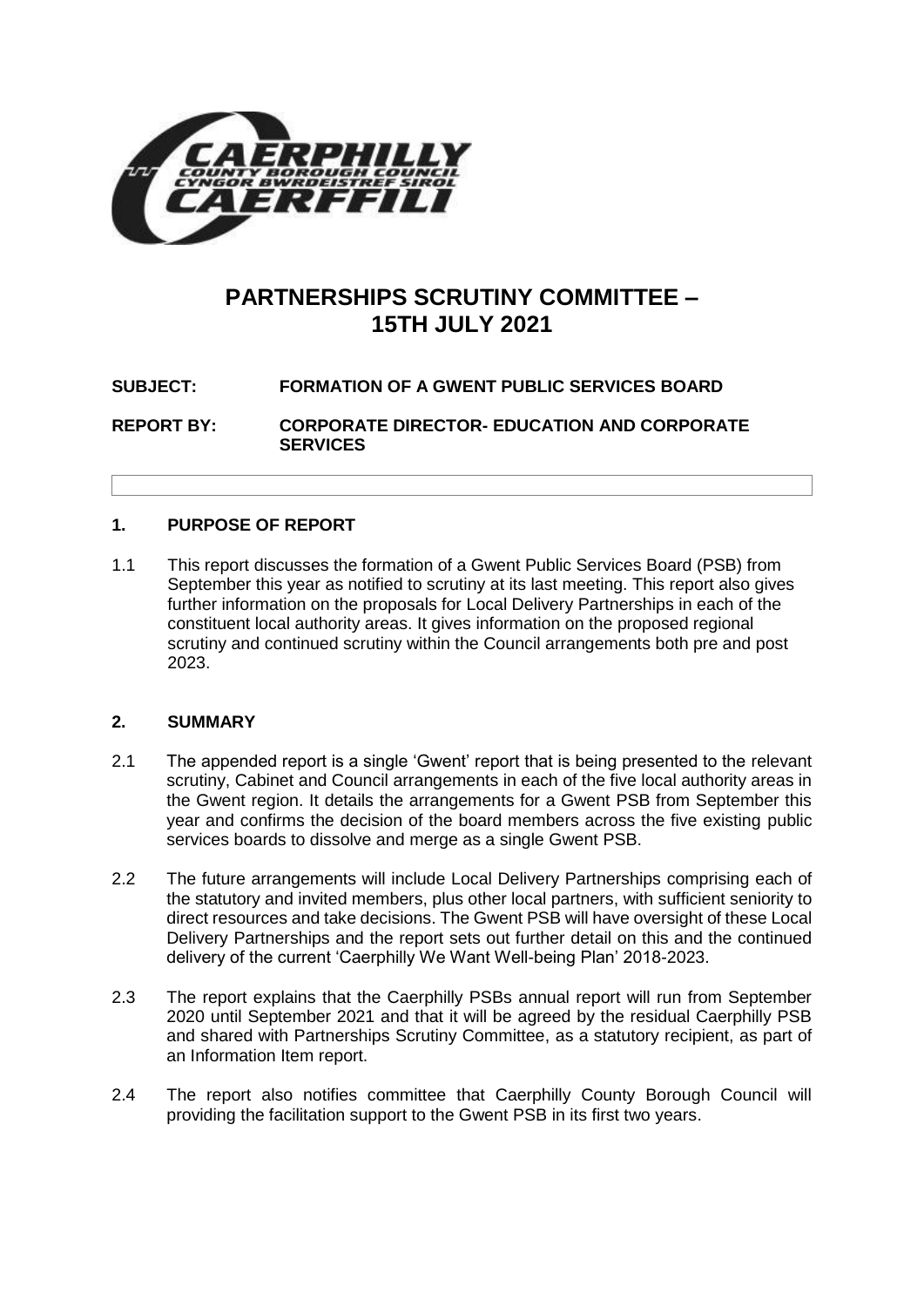#### **3. RECOMMENDATIONS**

- 3.1 That Partnerships Scrutiny Committee note this report and provide any views on its content as part of engagement with elected members responsible for the scrutiny of public services boards.
- 3.2 That Partnerships Scrutiny Committee note the full set of recommendations in the appended report:

Recommendation 1: To note the proposal to move to a regional PSB as outlined in the report and the importance of maintaining strong local partnerships.

Recommendation 2: To note the requirement to establish regional Scrutiny and to receive further details on this as appropriate.

Recommendation 3*:* The local assessment of well-being to be agreed by 5th May 2022 will be added to the work programme for sign off.

Recommendation 4: To note the proposed changes to terms of reference, and to make any relevant changes to committee structures, terms of reference and constitution.

Recommendation 5: To support the development of Local Delivery Partnerships and ensure that these are considered in local Scrutiny work programmes.

Recommendation 6: To note the developing arrangements to establish Regional Scrutiny.

Recommendation 7: To continue to support Scrutiny of the current Well-Being Plans to 2023 through existing local partnership Scrutiny arrangements.

3.3 The appended report, and a covering report, will be presented to full Council on the  $27<sup>th</sup>$  of July and Partnerships Scrutiny Committee are invited to provide any views to Council on the formation of the Gwent PSB and the recommendations above. Noting that the decision to form a Gwent PSB has been taken by the constituent partners across the region.

#### **4. REASONS FOR THE RECOMMENDATIONS**

4.1 To inform and update members on the creation of the Gwent PSB and explain the proposals for local scrutiny and delivery of the remaining well-being plan and the replacement Gwent well-being plan.

#### **5. THE REPORT**

- 5.1 Appended to this report is a detailed regional report that updates on the progress towards the development of the Gwent Public Services Board. A common report is being provided across the region to all local authority elected member forums. It sets out in detail:
	- Background and existing structures across the region
	- A proposed regional partnership structure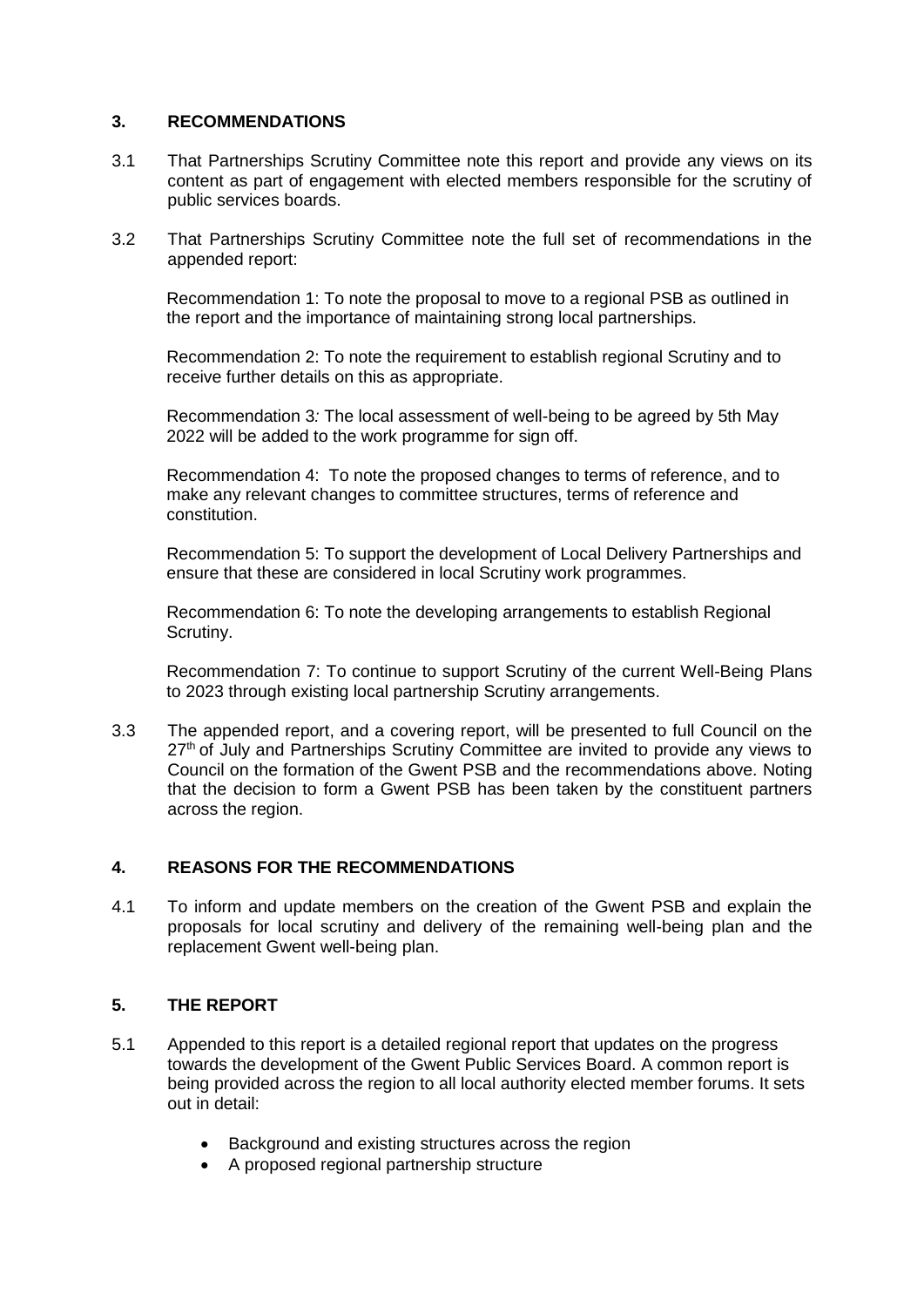- The drivers for change
- Progress to date
	- a. draft terms of reference
	- b. development of a regional well-being plan
	- c. proposed Local Delivery Partnerships
	- d. expansion of the membership of the Gwent PSB
	- e. developing regional scrutiny arrangements
	- f. links to other regional board structures
	- g. performance and reporting
- A set of recommendations which are reproduced at 3.2 above
- 5.2 This report to scrutiny committee explains in a little more detail how the transition to a Gwent PSB will be achieved and what the implications will be for local delivery and continuing local authority scrutiny.

#### 5.3 **Local Delivery Partnership**

As set out in the Gwent report a Local Delivery Partnership will be set up to continue the delivery of the existing Caerphilly well-being plan, until 2023. Thereafter, the Local Delivery Partnership will be responsible for any local activity and actions under the Gwent well-being plan and any contribution to regional PSB activity. To give some examples of how this would work in practice the Caerphilly PSB has worked on both local and regional projects. Under current arrangements a significant amount of partnership effort has gone into the Lansbury Park area. Such local projects will continue under a Gwent well-being plan as the legislation defines that 'community areas' still need to be a focus of activity. Regional projects are likely to include projects such as the installation of electric vehicle chargers across Gwent which has been achieved through collaboration. As such, it is envisaged that the new Gwent well-being plan will be two-tier, with both local and regional projects.

The membership of the Local Delivery Partnership will be senior officers from the PSB statutory and prescribed invited member organisations. These are currently represented on the Lead Officer Delivery Group and this group will become the new Local Delivery Partnership. All LDPs across the region will operate under a common set of terms of reference that will allow for the inclusion of local well-being partners not able to sit and represent at the regional level. For our area this will mean that a representative of the Town and Community Council, who currently sits on the Caerphilly PSB, will become a member of the Local Delivery Partnership.

#### 5.4 **Regional and Local Scrutiny**

There is a requirement to convene an overview and scrutiny committee to oversee the work of the PSB. Steps are being taken by the responsible committee services officers across Gwent to put in place a regional scrutiny committee to undertake this role. In the context of Caerphilly work there will be an ongoing requirement to scrutinise activity under the current well-being plan, until 2023. As such Partnerships Scrutiny Committee will continue to meet until this time, with the last meeting being in January 2023.

Thereafter, local activity will continue under the Gwent well-being plan 2023-2028. There are two options for scrutiny of this work:

- **1.** Partnerships Scrutiny Committee continues to sit/ additional meetings of Policy and Resources Committee are convened to cover the activity, or
- **2.** Local PSB activity is referred to the most relevant sitting committee,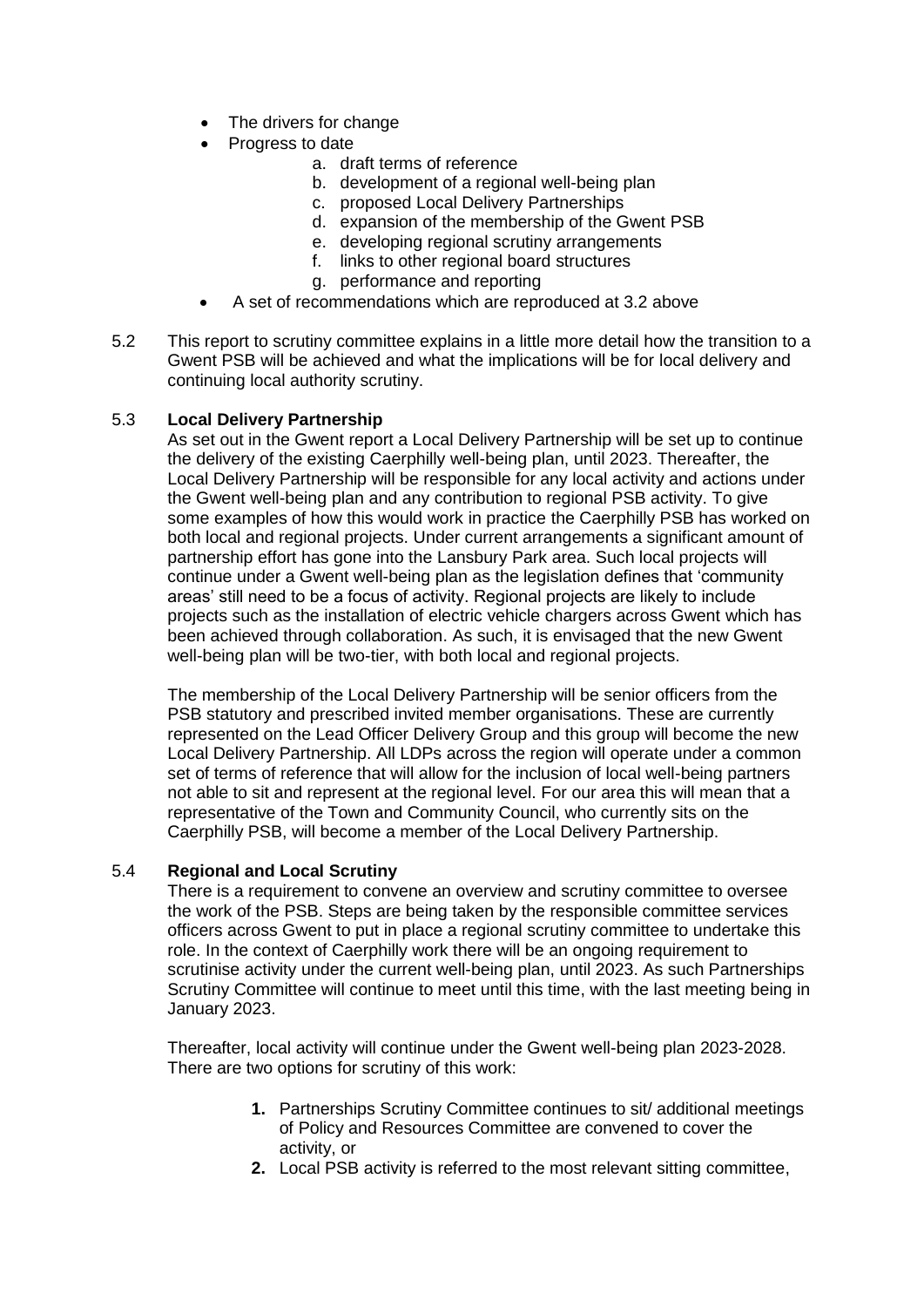#### depending on the project

This decision will need to be taken after the next local government elections in May 2022.

Caerphilly PSB will maintain a local website which will host local performance reports until 2023. A Gwent PSB website will be developed and run in tandem until it supersedes local websites.

#### 5.5 **Caerphilly PSB Annual Report**

Last year, due to the pandemic and disruption to PSB meetings and governance cycles, the annual report was agreed in September 2020 rather than July. As the Gwent PSB will form from September 2021 Welsh Government have agreed that this year's Caerphilly PSB annual report will run from the period September 2020 to September 2021.

Partnerships Scrutiny Committee are a statutory recipient of the annual report. This will be provided to committee as an Information Item report when it is complete and shortly after the end of September 2021. It will be agreed virtually by the residual Caerphilly PSB and shared virtually with scrutiny members as last year.

#### 5.6 **Support for the Gwent PSB**

Members will note from the appended report that the facilitation and coordination of the new Gwent PSB will be shared among the constituent local authorities on a twoyearly cycle. The role for the first cycle will be with Caerphilly Council and officers are currently putting place the arrangements to form the PSB and convene the first meeting.

#### 5.7 **Minor changes to the Council's Constitution**

The current constitution includes references to the Caerphilly PSB and Well-being Plan. This will need to be altered to reflect the Gwent PSB and the Gwent Well-being Plan after 2023.

#### 5.7 **Conclusion**

The appended report is detailed and intended for multiple member forums across the region. The points made in this report set our how the arrangements will work in practice within the county borough area to provide assurance that local well-being activity will continue and will continue to be scrutinised.

#### 6. **ASSUMPTIONS**

6.1 There are no assumptions made in this report

# 7. **SUMMARY OF INTEGRATED IMPACT ASSESSMENT**

7.1 The integrated impact assessment shows that the Gwent PSB will, through its statutory responsibilities, be required to contribute to the well-being goals for Wales and will need to abide by the sustainable development principle in its activities. The intention is to create Local Delivery Partnerships who will ensure that local actions and activity, particularly in community areas, will continue.

Link to full Integrated Impact Assessment: